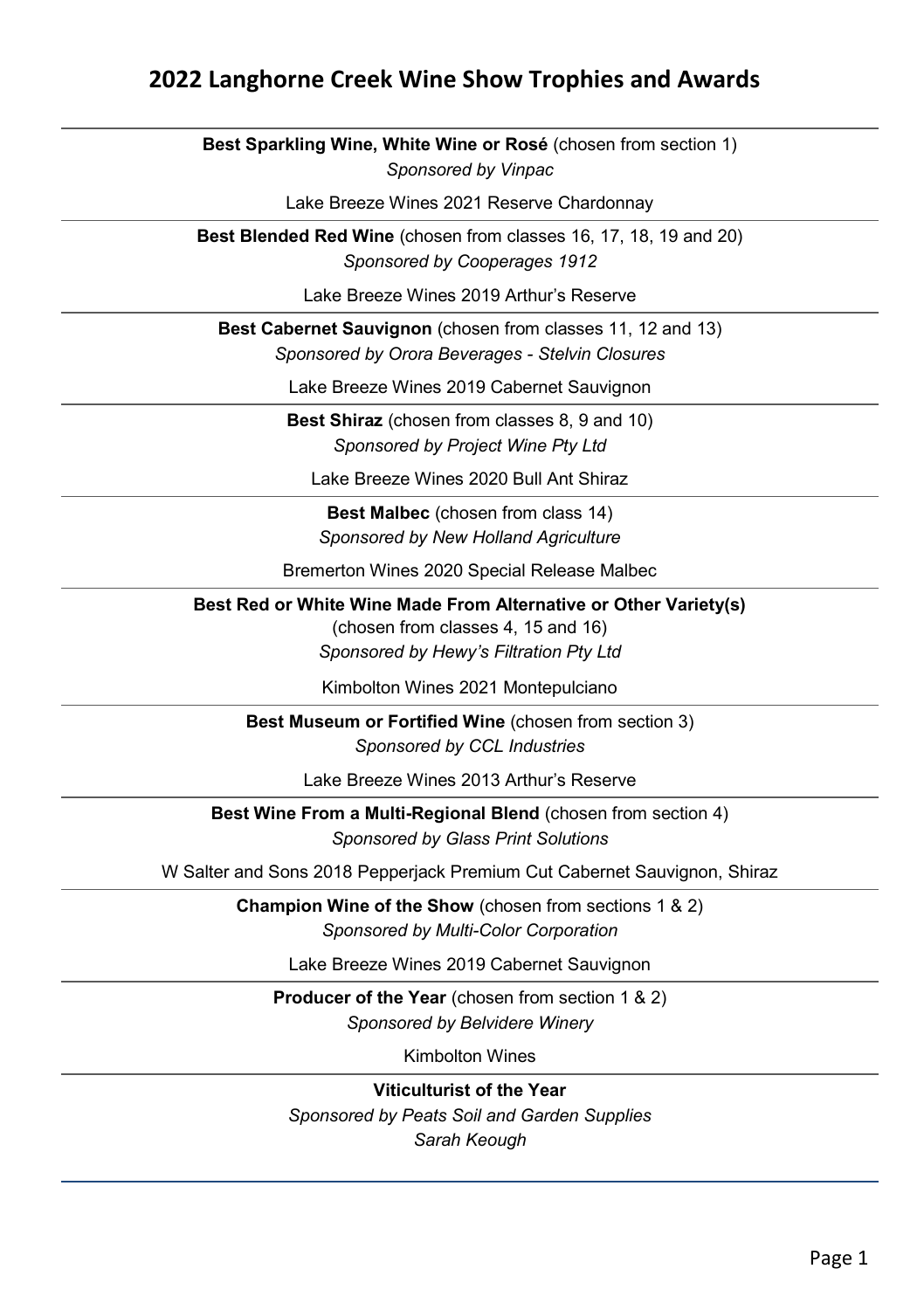Key:  $B =$  Bronze (85 - 89 pts) S = Silver (90 - 94 pts) G = Gold (95 - 100 pts)

### **SECTION 1: WHITE, SPARKLING AND ROSÉ**

### **Class 1: Sparkling white or rosé, any vintage**

| Entry | Producer                   | Wine                                   | <b>Score</b> | Award  |
|-------|----------------------------|----------------------------------------|--------------|--------|
| 1     | Lake Breeze Wines          | Lake Breeze 2017 Blanc de Blancs       | 90           | Silver |
| 2     | <b>Watkins Family Wine</b> | Watkins 2021 Extra Brut Blanc De Blanc |              |        |
| 3     | Temple Bruer Wines         | Temple Bruer 2021 Cuvee Brut           |              |        |
| 4     | <b>Watkins Family Wine</b> | Watkins 2021 Brut Rosé                 |              |        |

#### **Class 2: Sparkling red, any vintage**

| 1 | <b>Bleasdale Vinevards</b> | Bleasdale Vineyards NV Sparkling Shiraz                              |    |               |
|---|----------------------------|----------------------------------------------------------------------|----|---------------|
| 2 | BJ & AE Meakins            | Rusticana Wines NV Durif                                             | 87 | <b>Bronze</b> |
| 3 | Saddlers Creek Wines       | Saddler's Creek Wines 2018 Bluegrass<br>Sparkling Cabernet Sauvignon |    |               |

### **Class 3: Other white varietals or blends, any vintage (non-alternative varieties)**

| 1 | <b>Bremerton Wines</b>     | Bremerton Wines 2021 Mollie & Merle<br>Verdelho          | 90 | Silver        |
|---|----------------------------|----------------------------------------------------------|----|---------------|
| 2 | <b>Bremerton Wines</b>     | Bremerton Wines 2021 Betty & Lu<br>Sauvignon Blanc       | 91 | Silver        |
| 3 | <b>BJ &amp; AE Meakins</b> | Rusticana Wines 2021 Semillon, Sauvignon<br><b>Blanc</b> | 85 | <b>Bronze</b> |
| 4 | <b>Project Wine</b>        | Angas & Bremer 2021 Pinot Grigio                         |    |               |
| 5 | Fabal Wines Pty Ltd        | Vineyard Road 2021 Premium Pinot Grigio                  |    |               |
| 6 | <b>Project Wine</b>        | Stalking Horse 2021 Sauvignon Blanc                      |    | WD            |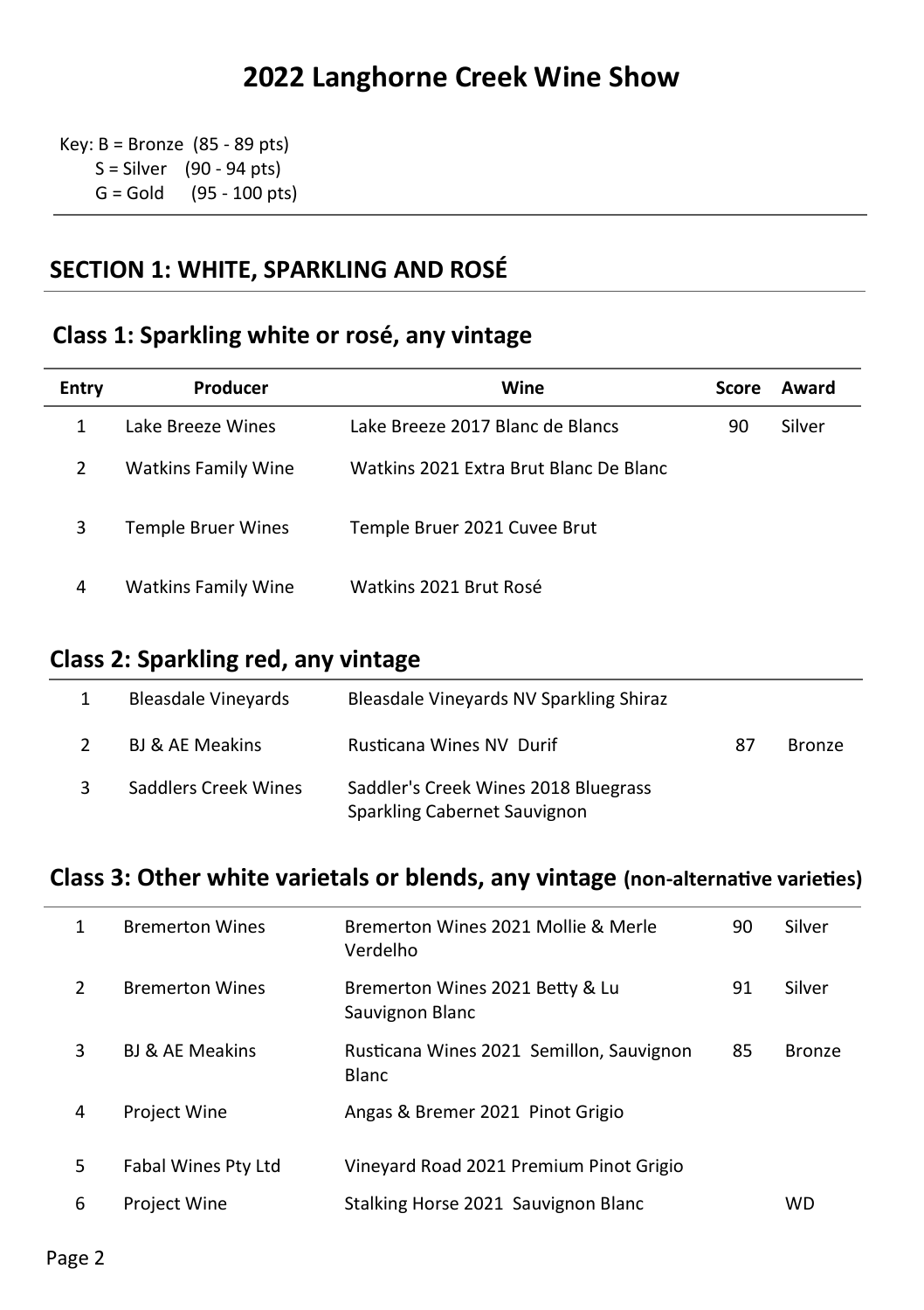# **Class 4: Other white varietals or blends, any vintage (alternative varieties)**

| Entry | Producer                         | Wine                              | Score | Award         |
|-------|----------------------------------|-----------------------------------|-------|---------------|
| 1     | Lake Breeze Wines                | Lake Breeze Wines 2021 Vermentino | 88    | Bronze        |
| 2     | B J Featherston & H L<br>Webster | WindSong Wines 2021 SAVI Savagnin | 87    | <b>Bronze</b> |
| 3     | <b>Beach Road Wines</b>          | Beach Road Wines 2019 Fiano       |       |               |
| 4     | The Pawn Wine Co                 | The Pawn 2021 Fiano               | 92    | Silver        |
| 5     | Kimbolton Wines                  | Kimbolton 2021 Fiano              | 95    | Gold          |
| 6     | <b>Beach Road Wines</b>          | Beach Road Wines 2019 Greco       |       |               |

## **Class 5: Chardonnay, any vintage**

| 1 | Lake Breeze Wines          | Lake Breeze Wines 2020 Reserve Chardonnay          | 85 | Bronze        |
|---|----------------------------|----------------------------------------------------|----|---------------|
| 2 | <b>Watkins Family Wine</b> | Watkins 2020 Classic Chardonnay                    |    |               |
| 3 | Saddlers Creek Wines       | Saddler's Creek Wines 2021 Saddler's<br>Chardonnay | 90 | Silver        |
| 4 | Lake Breeze Wines          | Lake Breeze Wines 2021 Reserve Chardonnay          | 95 | Gold          |
| 5 | <b>Watkins Family Wine</b> | Watkins 2021 Classic Chardonnay                    |    |               |
| 6 | <b>Bremerton Wines</b>     | Bremerton Wines 2021 Batonnage<br>Chardonnay       | 85 | <b>Bronze</b> |
| 7 | Fabal Wines Pty Ltd        | Vineyard Road 2021 Premium Chardonnay              |    |               |
| 8 | Lake Breeze Wines          | Lake Breeze Wines 2021 Bull Ant Chardonnay         | 87 | <b>Bronze</b> |

### **Class 6: Sweet white, any style**

|  | <b>Silent Noise Wines</b> | Silent Noise Wines 2021 Frontignac |  | Bronze |
|--|---------------------------|------------------------------------|--|--------|
|--|---------------------------|------------------------------------|--|--------|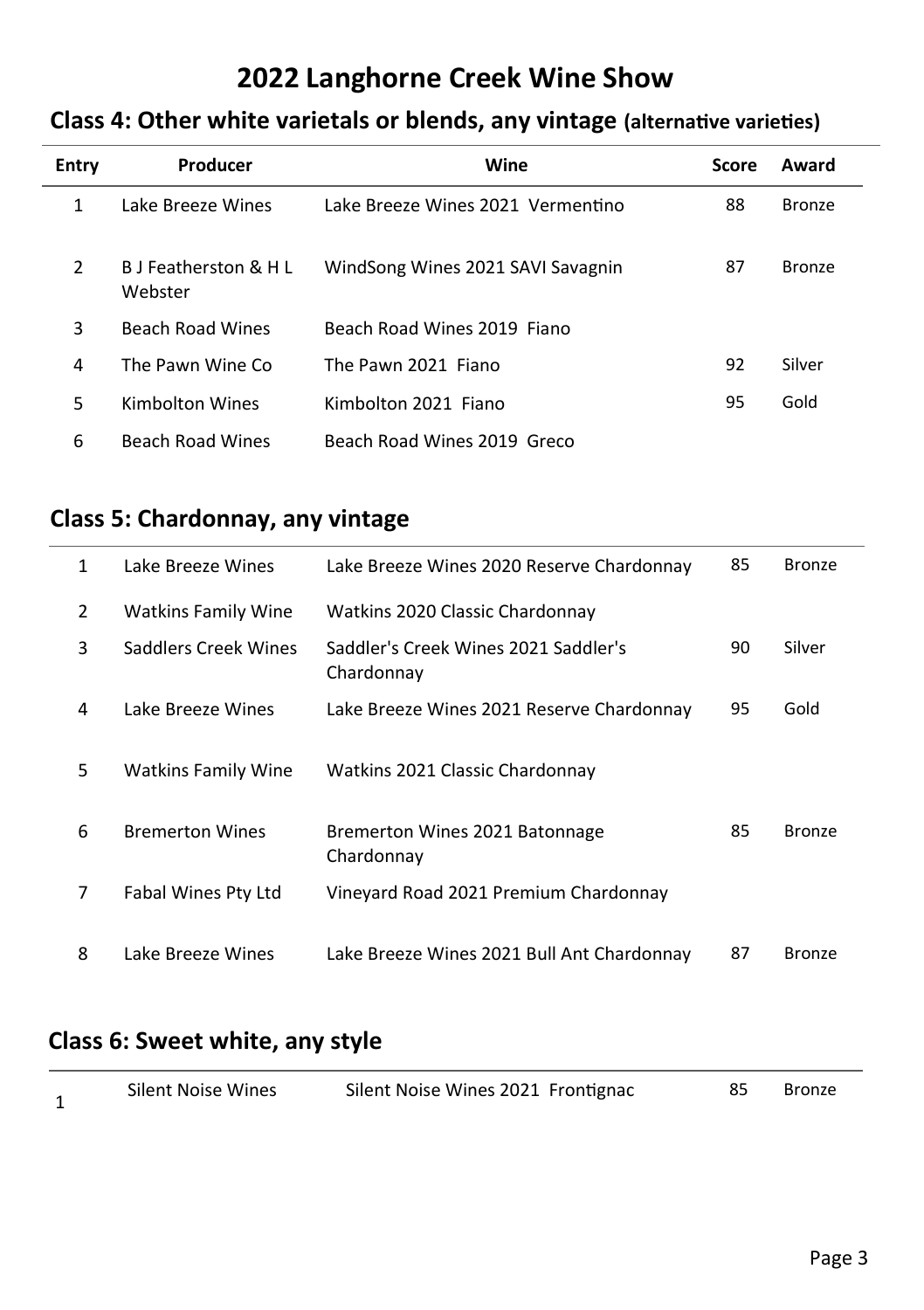# **Class 7: Rosé, any vintage**

| $\mathbf{1}$ | <b>Treasury Wine Estates</b> | W Salter and Son 2021 Pepperjack Rose<br>Grenache, Pinot Noir | 90 | Silver        |
|--------------|------------------------------|---------------------------------------------------------------|----|---------------|
| 2            | <b>Watkins Family Wine</b>   | Watkins 2021 Classic Grenache Rosé                            |    |               |
| 3            | <b>BJ &amp; AE Meakins</b>   | Rusticana Wines 2021, Zinfandel Rose                          |    |               |
| 4            | Fabal Wines Pty Ltd          | Vineyard Road 2021 Premium Sangiovese<br>Rosè                 | 85 | <b>Bronze</b> |
| 5            | Project Wine                 | Angas & Bremer 2021 Sangiovese                                |    |               |
| 6            | Mordrelle Wines              | Mordrelle Wines 2021 Tempranillo                              |    |               |
| 7            | Lake Breeze Wines            | Lake Breeze 2021 Rosato                                       |    |               |
| 8            | Kimbolton Wines              | Kimbolton Montepulciano 2021 Rose                             | 95 | Gold          |
| 9            | <b>Bremerton Wines</b>       | Bremerton Wines 2021 Racy Rose                                |    |               |
| 10           | The Pawn Wine Co             | El Desperado 2022 Rose Sangiovese,<br>Tempranillo             | 89 | <b>Bronze</b> |

#### **SECTION 2: RED WINE**

# **Class 8: Shiraz, 2018 vintage or older**

| 1 | Fabal Wines Pty Ltd | Vineyard Road 2016 Belvidere Estate Shiraz | 91 | Silver        |
|---|---------------------|--------------------------------------------|----|---------------|
| 2 | Fabal Wines Pty Ltd | Vineyard Road 2017 Reserve Shiraz          |    |               |
| 3 | Gipsie Jack         | John's Blend 2018 Margarete's Shiraz       | 89 | <b>Bronze</b> |
| 4 | Eskadale Vineyards  | Winners Tank 2018 Shiraz                   | 85 | <b>Bronze</b> |
| 5 | Kanoetree Wines     | Kanoetree Wines 2018 Shiraz                | 88 | <b>Bronze</b> |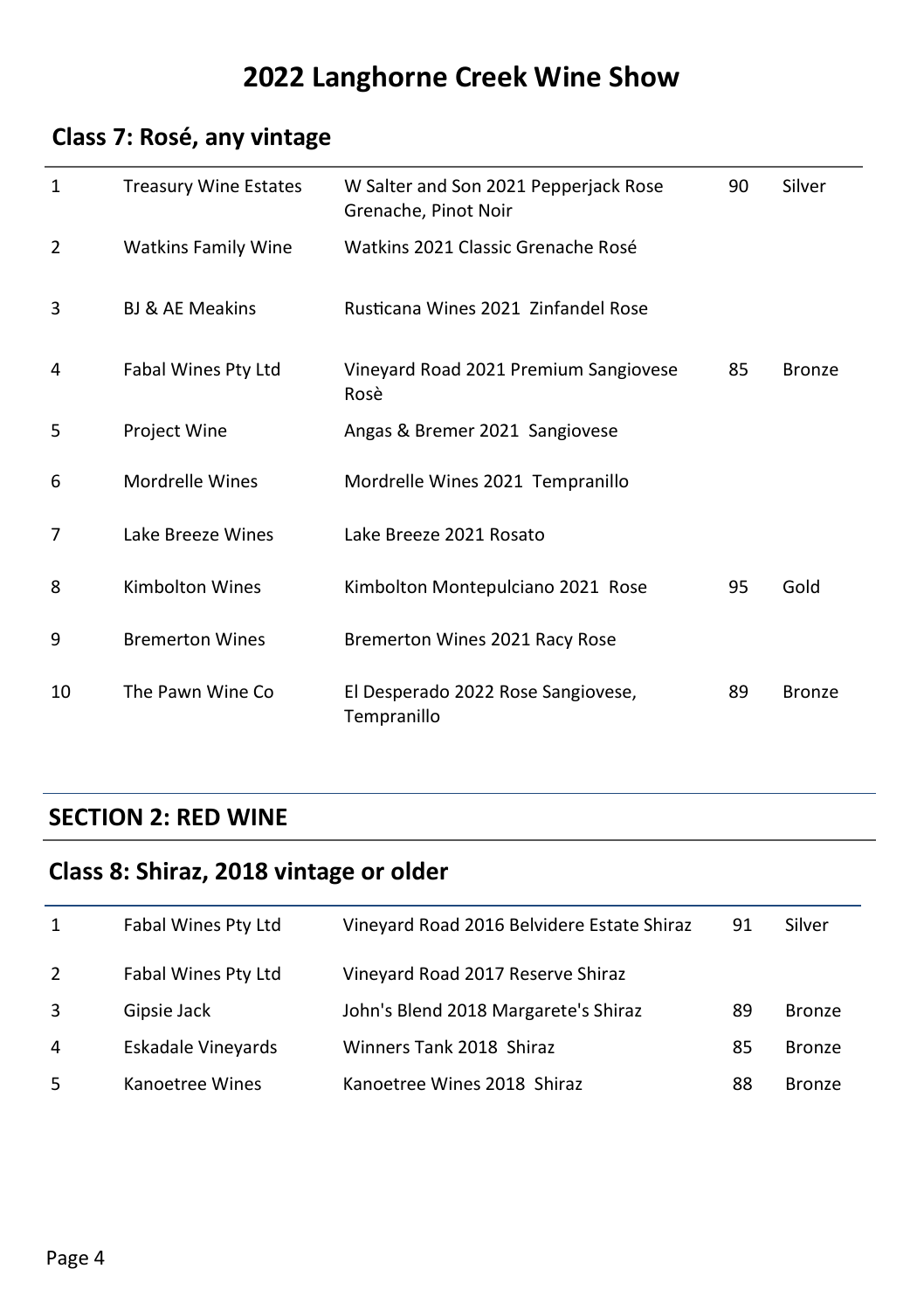# **Class 9: Shiraz, 2019 vintage**

| <b>Entry</b> | Producer                     | Wine                                                                          | Score | Award         |
|--------------|------------------------------|-------------------------------------------------------------------------------|-------|---------------|
| 1            | <b>Heartland Wines</b>       | <b>Heartland 2019 Directors' Cut Shiraz</b>                                   | 85    | <b>Bronze</b> |
| 2            | Gipsie Jack                  | John's Blend 2019 Margarete's Shiraz                                          | 91    | Silver        |
| 3            | <b>Kimbolton Wines</b>       | Kimbolton The Rifleman 2019 Shiraz                                            | 85    | <b>Bronze</b> |
| 4            | <b>Bleasdale Vineyards</b>   | <b>Bleasdale Vineyards 2019 Generations</b><br>Shiraz                         |       |               |
| 5            | <b>Kimbolton Wines</b>       | Kimbolton 2019 Shiraz                                                         |       |               |
| 6            | Eskadale Vineyards           | Winners Tank 2019 Shiraz                                                      | 95    | Gold          |
| 7            | Gipsie Jack                  | Gipsie Jack 2019 Shiraz                                                       | 90    | Silver        |
| 8            | <b>Treasury Wine Estates</b> | W Salter and Son 2019 Pepperjack<br>Porterhouse Graded Langhorne Creek Shiraz | 86    | Bronze        |
| 9            | <b>Heartland Wines</b>       | Heartland 2019 Shiraz                                                         |       |               |
| 10           | Saddlers Creek Wines         | Saddler's Creek Wines 2019 Bluegrass Shiraz                                   | 89    | Bronze        |
| 11           | Lake Breeze Wines            | Lake Breeze Wines 2019 Winemaker's<br><b>Selection Shiraz</b>                 | 85    | Bronze        |
| 12           | <b>Bremerton Wines</b>       | Bremerton Wines 2019 Old Adam Shiraz                                          |       |               |
| 13           | <b>Saddlers Creek Wines</b>  | Saddler's Creek Wines 2019 Alessandro<br><b>Reserve Shiraz</b>                | 90    | Silver        |
| 14           | <b>Bleasdale Vineyards</b>   | Bleasdale Vineyards 2019 The Powder<br>Monkey Shiraz                          |       |               |
| 15           | Project Wine                 | Angas & Bremer 2019 Shiraz                                                    |       |               |
| 16           | <b>Bleasdale Vineyards</b>   | Bleasdale Vineyards 2019 Bremerview Shiraz                                    | 85    | <b>Bronze</b> |
| 17           | Project Wine                 | Drop Zone 2019 Shiraz                                                         |       | <b>WD</b>     |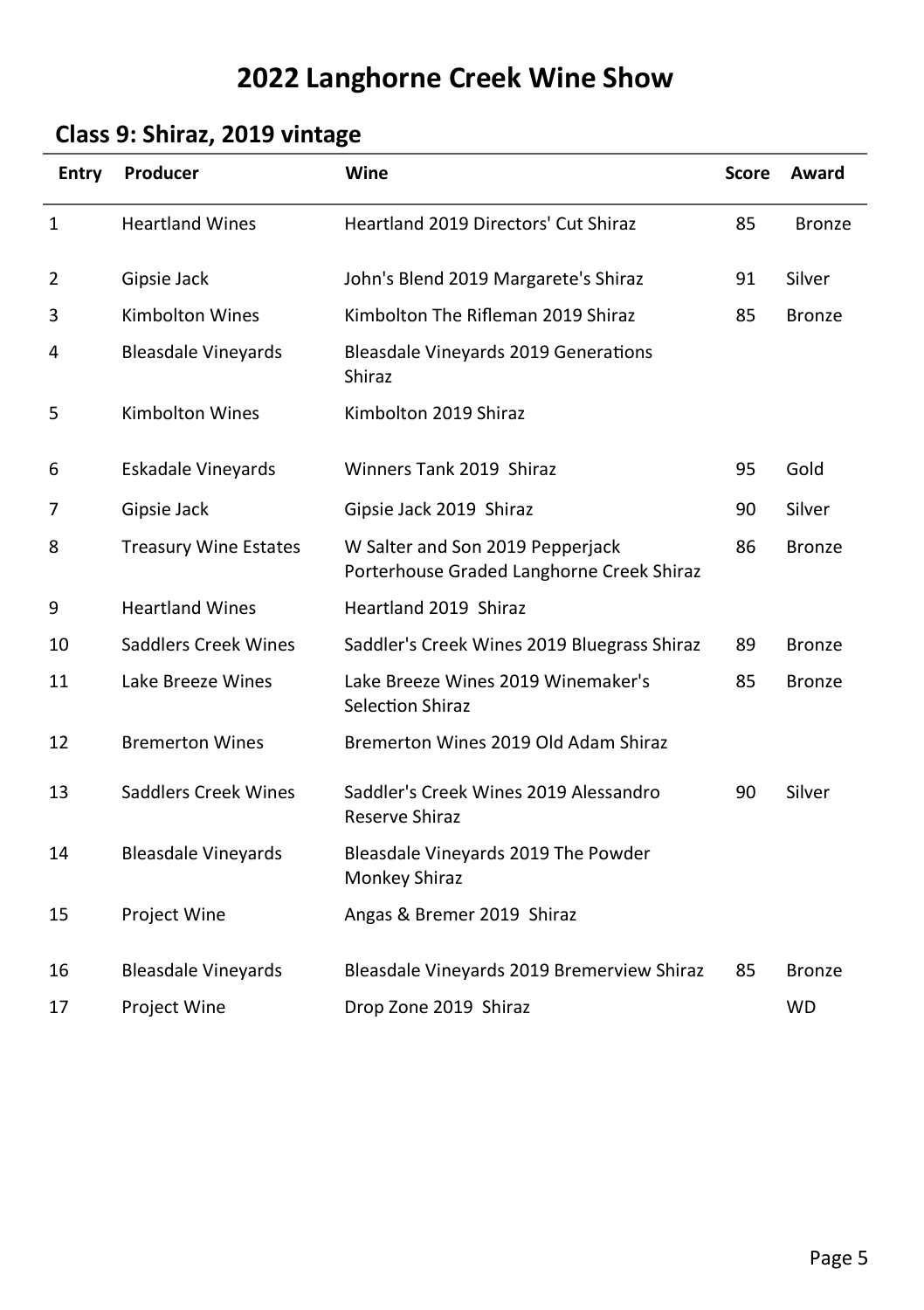# **Class 10: Shiraz, 2020 vintage or younger**

| Entry | Producer                     | Wine                                                                             | <b>Score</b> | Award           |
|-------|------------------------------|----------------------------------------------------------------------------------|--------------|-----------------|
| 1     | Project Wine                 | Pioneer Road 2020 Shiraz                                                         | 86           | <b>Bronze</b>   |
| 2     | <b>Treasury Wine Estates</b> | W Salter and Son 2020 Pepperjack<br>Porterhouse Graded Langhorne Creek<br>Shiraz | 95           | Gold            |
| 3     | <b>Project Wine</b>          | Tail Spin 2020 Shiraz                                                            |              |                 |
| 4     | <b>Bremerton Wines</b>       | Bremerton Wines 2020 Selkirk Shiraz                                              | 86           | <b>Bronze</b>   |
| 5     | <b>Watkins Family Wine</b>   | Watkins 2020 Classic Shiraz                                                      |              |                 |
| 6     | Lake Breeze Wines            | Lake Breeze Wines 2020 Section 54 Shiraz                                         | 86           | <b>Bronze</b>   |
| 7     | <b>Bleasdale Vineyards</b>   | Bleasdale Vineyards 2020 Bremerview<br>Shiraz                                    |              |                 |
| 8     | Lake Breeze Wines            | Lake Breeze Wines 2020 Bull Ant Shiraz                                           | 95           | <b>Top Gold</b> |
| 9     | <b>Bleasdale Vineyards</b>   | <b>Bleasdale Vineyards 2020 Generations</b><br>Shiraz                            |              |                 |
| 10    | Saddlers Creek Wines         | Bluegrass 2020 Shiraz                                                            |              |                 |
| 11    | <b>Bremerton Wines</b>       | Bremerton Wines 2021 Special Release<br><b>NAP Shiraz</b>                        | 85           | <b>Bronze</b>   |
| 12    | Shottesbrooke Vineyards      | Engine Room 'The Mechanic' 2021 Shiraz                                           | 85           | <b>Bronze</b>   |
| 13    | <b>Bleasdale Vineyards</b>   | Bleasdale Vineyards 2021 Syrah                                                   |              |                 |

# **Class 11: Cabernet Sauvignon, 2018 vintage or older**

| 1 | <b>Bremerton Wines</b> | Bremerton Wines 2016 Walters Cabernet<br>Sauvignon               | 90 | Silver |
|---|------------------------|------------------------------------------------------------------|----|--------|
| 2 | Fabal Wines Pty Ltd    | Vineyard Road 2017 Reserve Langhorne<br>Creek Cabernet Sauvignon |    |        |
| 3 | <b>Bremerton Wines</b> | Bremerton Wines 2017 Walters Cabernet<br>Sauvignon               | 92 | Silver |
| 4 | Kanoetree Wines        | Kanoetree Wines 2017 Cabernet<br>Sauvignon                       |    |        |
| 5 | <b>Heartland Wines</b> | <b>Heartland 2018 Directors' Cut Cabernet</b><br>Sauvignon       | 90 | Silver |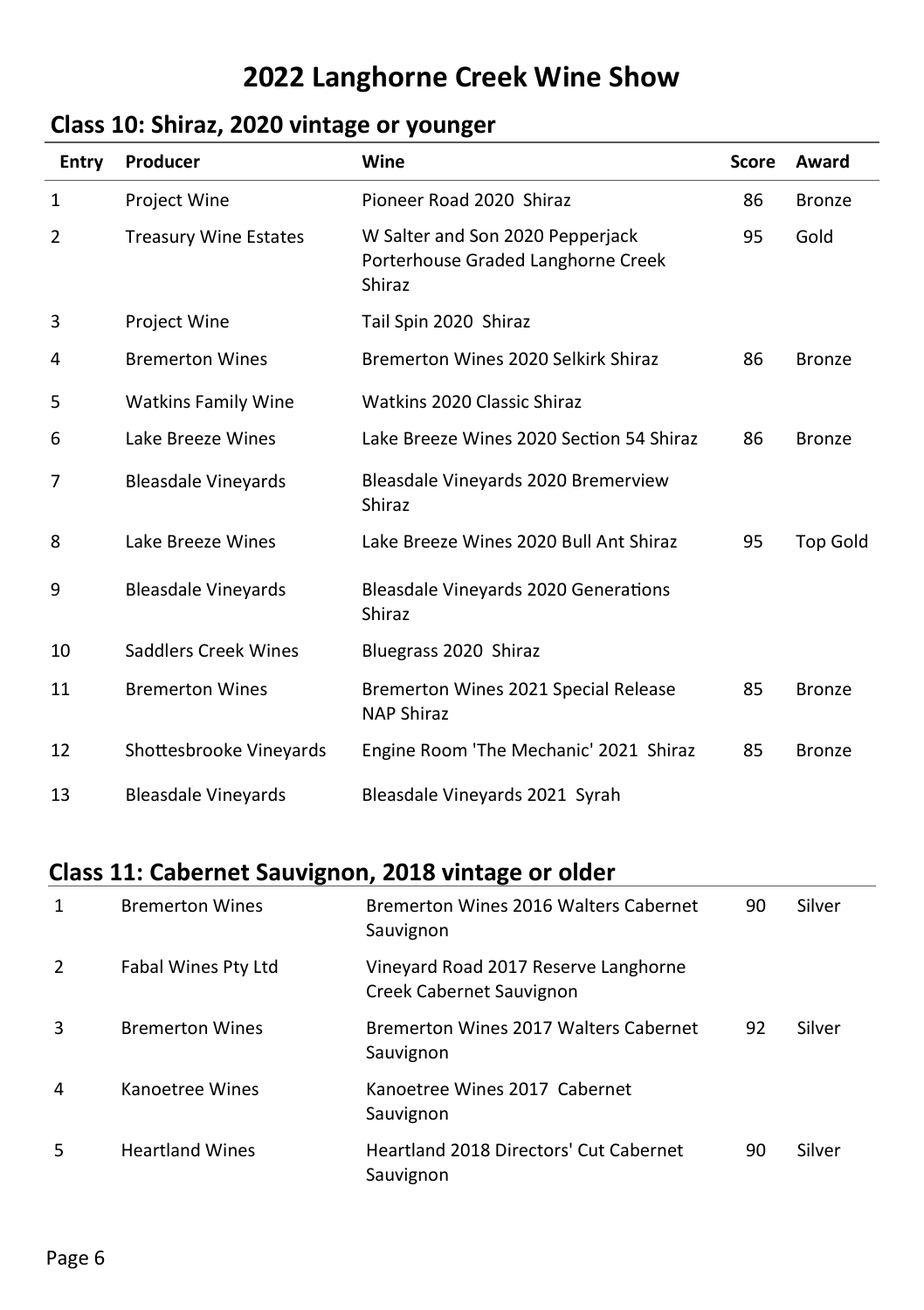# **Class 12: Cabernet Sauvignon, 2019 vintage**

| Entry        | Producer                                  | Wine                                                                   | Score | Award         |
|--------------|-------------------------------------------|------------------------------------------------------------------------|-------|---------------|
| $\mathbf{1}$ | Saddlers Creek Wines                      | Saddler's Creek Wines 2019 Alessandro Reserve<br>Cabernet Sauvignon    | 88    | <b>Bronze</b> |
| 2            | <b>Kimbolton Wines</b>                    | Kimbolton The Rifleman 2019 Cabernet<br>Sauvignon                      | 95    | Gold          |
| 3            | Saddlers Creek Wines                      | Saddler's Creek Wines 2019 Bluegrass Cabernet<br>Sauvignon             | 93    | Silver        |
| 4            | Mordrelle Wines                           | Mordrelle 2019 Basket Press Cabernet<br>Sauvignon                      | 85    | <b>Bronze</b> |
| 5            | <b>Kimbolton Wines</b>                    | Kimbolton 2019 Cabernet Sauvignon                                      | 90    | Silver        |
| 6            | Lake Breeze Wines                         | Lake Breeze Wines 2019 Cabernet Sauvignon                              | 95    | Top Gold      |
| 7            | <b>Ballycroft Vineyard</b><br>and Cellars | Ballycroft Vineyard and Cellars 2019 Small Berry<br>Cabernet Sauvignon |       |               |
| 8            | Three Kings Wine<br>Merchants             | Ponting Wines 2019 Close of Play Cabernet<br>Sauvignon                 | 85    | <b>Bronze</b> |
| 9            | Project Wine                              | Angas & Bremer 2019 Cabernet Sauvignon                                 | 86    | <b>Bronze</b> |

# **Class 13: Cabernet Sauvignon, 2020 vintage or younger**

| 1 | Project Wine               | Tail Spin 2020 Cabernet Sauvignon                            | 86 | <b>Bronze</b> |
|---|----------------------------|--------------------------------------------------------------|----|---------------|
| 2 | Bleasdale Vineyards        | Bleasdale Vineyards 2020 Mulberry Tree                       |    |               |
| 3 | Lake Breeze Wines          | Lake Breeze Wines 2020 Cabernet Sauvignon                    | 95 | Gold          |
| 4 | <b>Bleasdale Vineyards</b> | Bleasdale Vineyards 2020 The Iron Duke<br>Cabernet Sauvignon | 87 | <b>Bronze</b> |
| 5 |                            | Watkins Family Wine Watkins 2020 Classic Cabernet Sauvignon  |    |               |
| 6 | <b>Bremerton Wines</b>     | Bremerton Wines 2020 Coulthard Cabernet<br>Sauvignon         | 92 | Silver        |
| 7 | <b>Project Wine</b>        | Pioneer Road 2020 Cabernet Sauvignon                         | 87 | Bronze        |
| 8 | Saddlers Creek<br>Wines    | Bluegrass 2020 Cabernet Sauvignon                            | 90 | Silver        |
| 9 | Shottesbrooke<br>Vineyards | Engine Room 'The Mechanic' 2021 Cabernet<br>Sauvignon        | 85 | <b>Bronze</b> |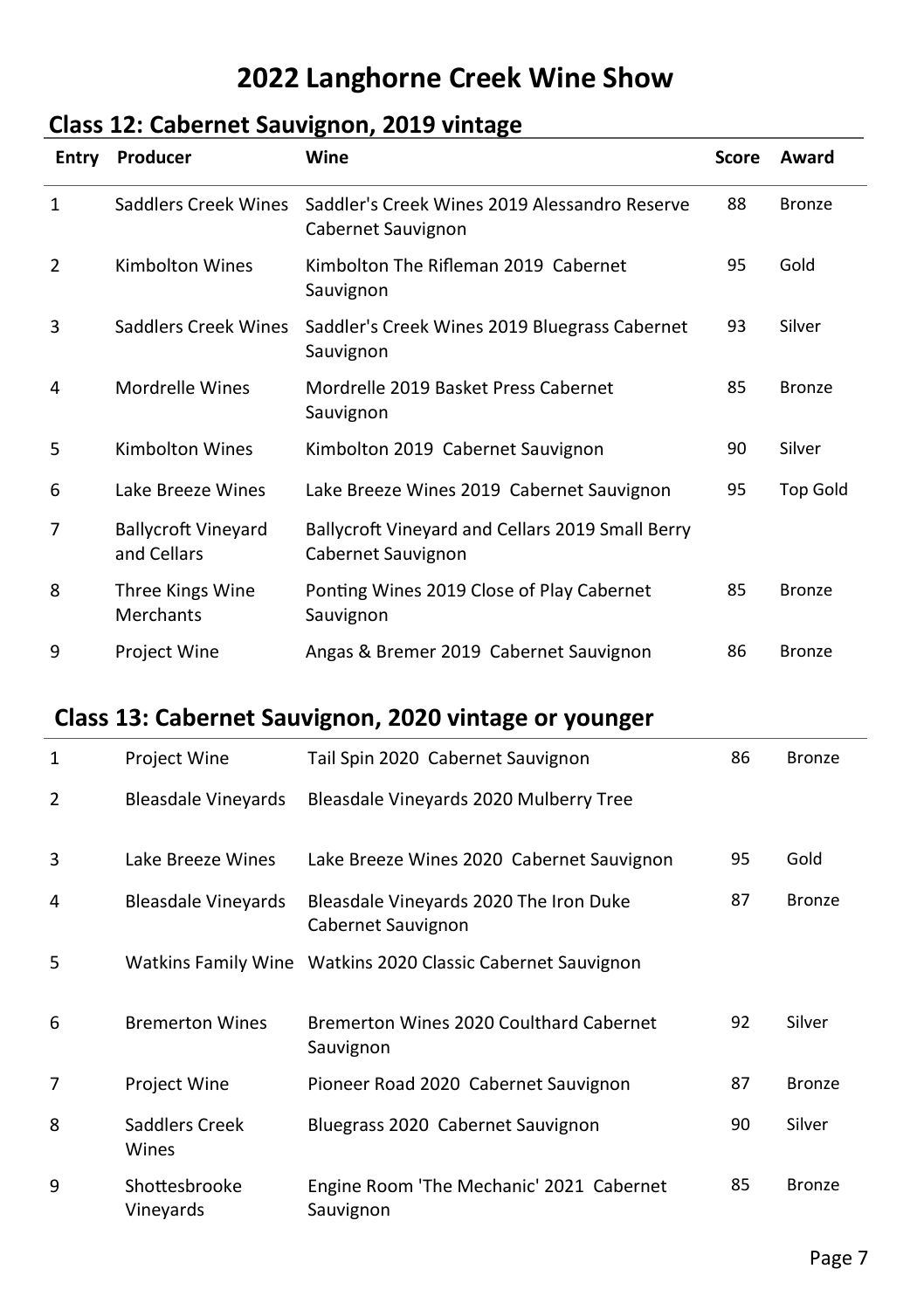# **Class 14: Malbec, any vintage**

| <b>Entry</b> | Producer                   | Wine                                                          | <b>Score</b> | Award         |
|--------------|----------------------------|---------------------------------------------------------------|--------------|---------------|
| $\mathbf{1}$ | Kanoetree Wines            | Kanoetree Wines 2018 Malbec                                   | 90           | Silver        |
| 2            | <b>Heartland Wines</b>     | <b>Heartland 2018 First Release Malbec</b>                    |              |               |
| 3            | Mordrelle Wines            | Mordrelle 2020 Reserva Limited Edition<br>Malbec 'The Gaucho' | 87           | Bronze        |
| 4            | Lake Breeze Wines          | Lake Breeze 2020 Malbec                                       | 93           | Silver        |
| 5            | Kimbolton Wines            | Kimbolton Malbec 2020 Malbec                                  |              |               |
| 6            | <b>Bleasdale Vineyards</b> | Bleasdale Vineyards 2020 Second Innings<br>Malbec             | 90           | Silver        |
| 7            | <b>Bremerton Wines</b>     | Bremerton Wines 2020 Special Release<br>Malbec                | 96           | Top Gold      |
| 8            | Bleasdale Vineyards        | Bleasdale Vineyards 2020 Generations<br>Malbec                | 95           | Gold          |
| 9            | Mordrelle Wines            | Mordrelle 2020 'The Gaucho' Malbec                            | 85           | <b>Bronze</b> |

# **Class 15: Other single red variety, any vintage**

| 1  | <b>PRECIOUS LITTLE</b>             | PRECIOUS LITTLE 2021 Grenache                                     | 95 | Gold            |
|----|------------------------------------|-------------------------------------------------------------------|----|-----------------|
| 2  | Lake Breeze Wines                  | Lake Breeze Wines 2021 Old Vine Grenache                          | 86 | <b>Bronze</b>   |
| 3  | <b>Bleasdale Vineyards</b>         | Bleasdale Vineyards 2021 Grenache                                 |    |                 |
| 4  | <b>Watkins Family Wine</b>         | Watkins 2021 Pilot Uncanny Grenache                               | 90 | Silver          |
| 5  | <b>Next Crop Wines</b>             | Next Crop Wines 2019 Montepulciano                                |    |                 |
| 6  | Ballycroft Vineyard and<br>Cellars | Ballycroft Vineyard and Cellars 2020 Small<br>Berry Montepulciano | 85 | <b>Bronze</b>   |
| 7  | <b>Kimbolton Wines</b>             | Kimbolton 2021 Montepulciano                                      | 96 | <b>Top Gold</b> |
| 8  | Ballycroft Vineyard and<br>Cellars | Ballycroft Vineyard and Cellars 2021 Small<br>Berry Montepulciano | 85 | <b>Bronze</b>   |
| 9  | <b>Bremerton Wines</b>             | Bremerton Wines 2019 Special Release<br><b>Barbera</b>            |    |                 |
| 10 | Mordrelle Wines                    | Mordrelle Wines 2020 Barbera Basket<br>Press                      |    |                 |
| 11 | Vinteloper                         | Vinteloper 2020 Touriga Nacional                                  | 86 | <b>Bronze</b>   |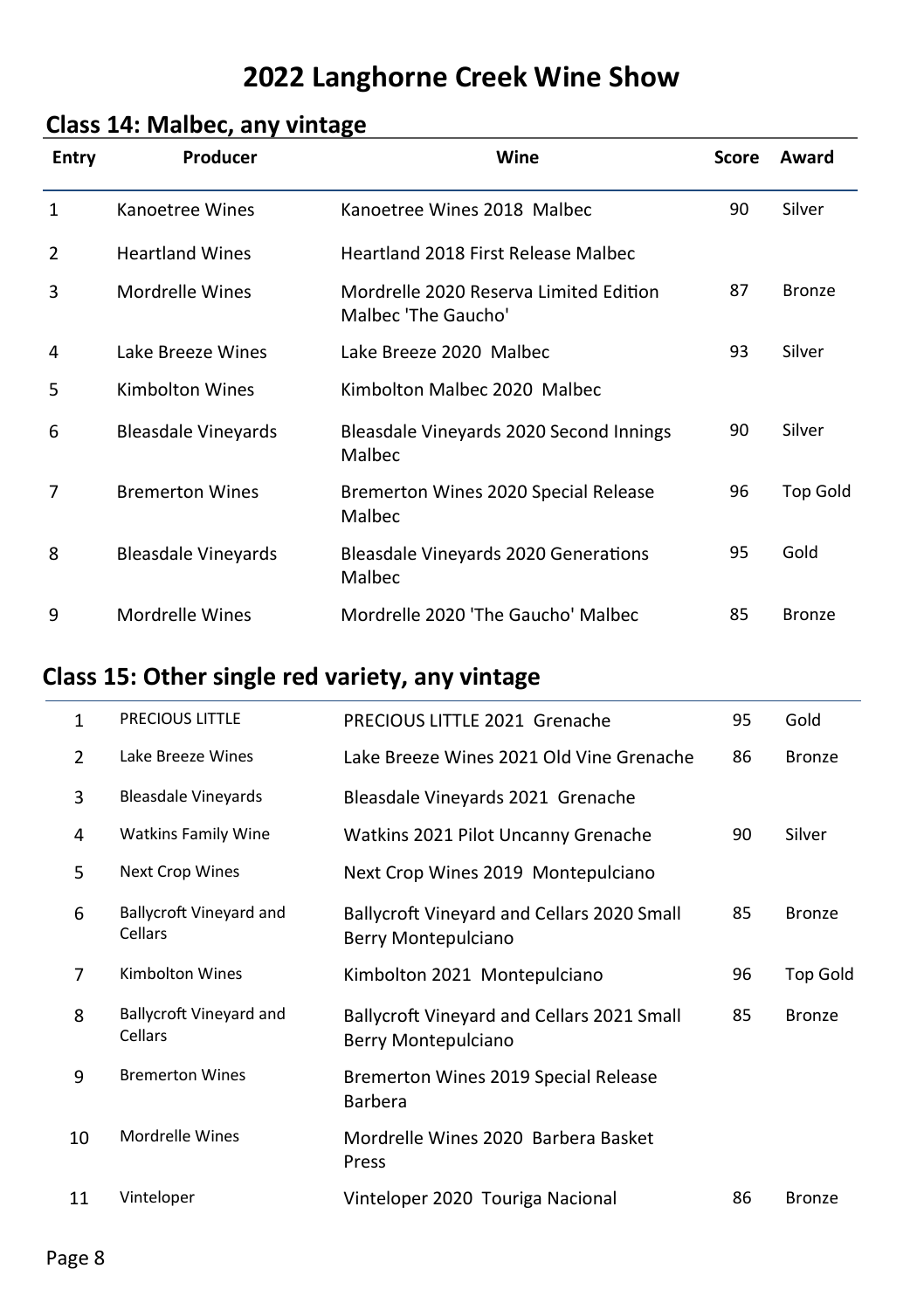# **Class 15: Other single red variety, any vintage (continued…)**

| <b>Entry</b> | Producer                   | Wine                                              | Score | Award         |
|--------------|----------------------------|---------------------------------------------------|-------|---------------|
| 12           | <b>Project Wine</b>        | Angas & Bremer 2020 Touriga Nacional              | 91    | Silver        |
| 13           | <b>Kimbolton Wines</b>     | Kimbolton 2021 Carignan                           | 88    | <b>Bronze</b> |
| 14           | <b>Bleasdale Vineyards</b> | Bleasdale Vineyards 2021 Cabernet Franc           | 86    | <b>Bronze</b> |
| 15           | <b>Heartland Wines</b>     | Heartland 2020 Dolcetto                           |       |               |
| 16           | <b>Watkins Family Wine</b> | Watkins 2020 Pilot Merlot                         |       |               |
| 17           | <b>Bleasdale Vineyards</b> | Bleasdale Vineyards 2021 Tempranillo              | 90    | Silver        |
| 18           | <b>Beach Road Wines</b>    | Beach Road Wines 2017 Aglianico                   |       |               |
| 19           | <b>Bremerton Wines</b>     | Bremerton Wines 2019 Special Release<br>Mourvèdre | 85    | Bronze        |
| 20           | <b>BJ &amp; AE Meakins</b> | Rusticana Wines 2020 Zinfandel                    | 85    | Bronze        |
| 21           | <b>Bremerton Wines</b>     | Bremerton Wines 2019 Special Release<br>Lagrein   | 88    | <b>Bronze</b> |
| 22           | <b>BJ &amp; AE Meakins</b> | Rusticana Wines 2020 Durif                        | 86    | <b>Bronze</b> |

# **Class 16: Blends, any vintage containing a combined total of less than 15%**

| 1 | <b>Project Wine</b>        | Angas & Bremer 2019 The Creek Red Blend                          | 85 | <b>Bronze</b> |
|---|----------------------------|------------------------------------------------------------------|----|---------------|
| 2 | <b>Heartland Wines</b>     | Heartland 2019 Sposa e Sposa Lagrein and<br>Dolcetto             |    | <b>WD</b>     |
| 3 | <b>Next Crop Wines</b>     | Next Crop Wines 2019 Tempranillo Shiraz                          |    |               |
| 4 | <b>Bremerton Wines</b>     | Bremerton Wines 2020 Special Release Tem-<br>pranillo / Graciano |    |               |
| 5 | <b>Heartland Wines</b>     | Heartland 2021 Sposa e Sposa Lagrein and<br>Dolcetto             | 90 | Silver        |
| 6 | Next Crop Wines            | Next Crop Wines 2021 Fleurieu NC Red                             | 90 | Silver        |
| 7 | <b>Watkins Family Wine</b> | Watkins 2021 Pilot Bright Red Grenache<br>Sangiovese             |    |               |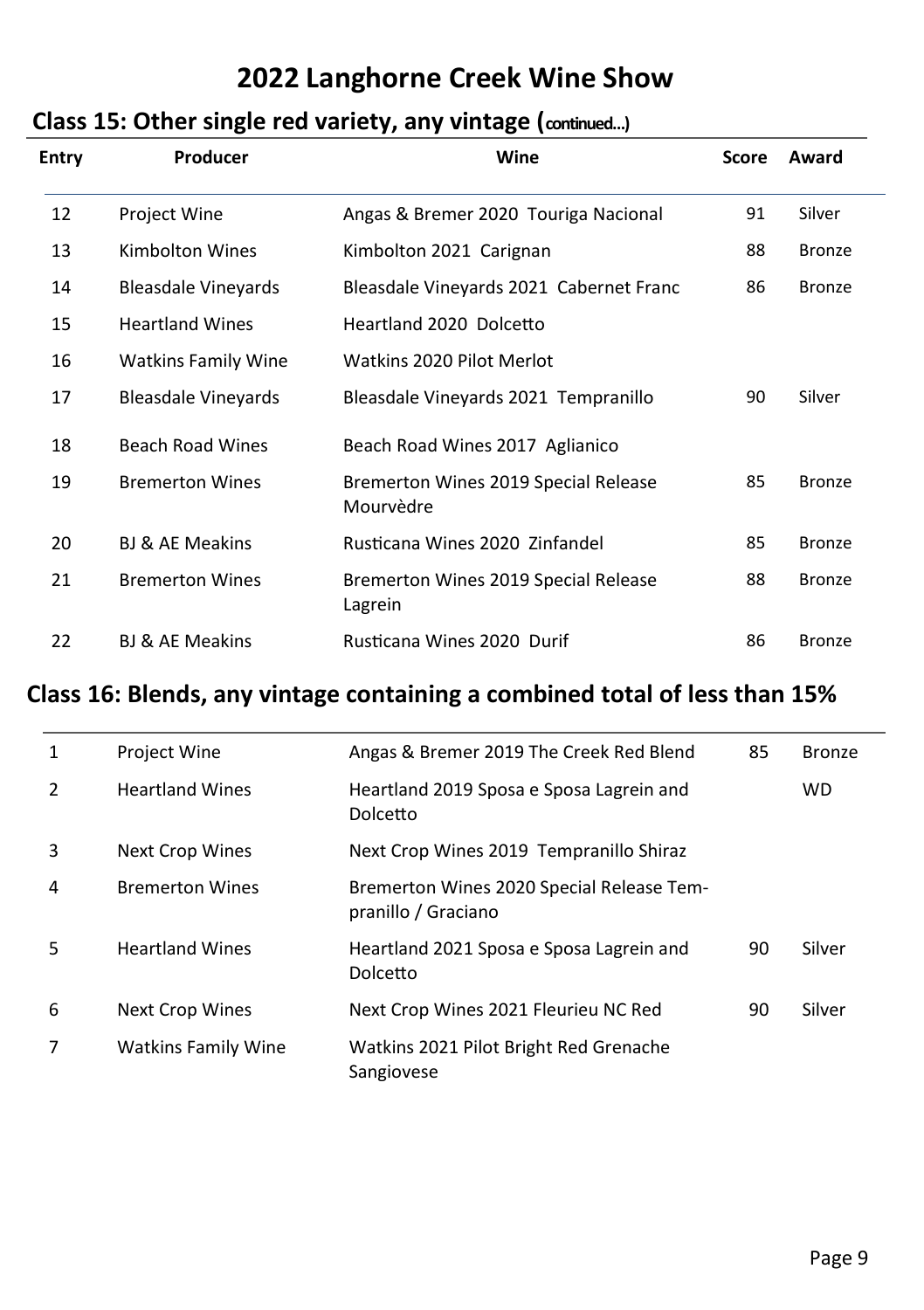### **Class 17: Cabernet dominant blends, any vintage (excluding Cabernet Shiraz blends)**

| Entry         | Producer                   | Wine                                                                         | Score | Award         |
|---------------|----------------------------|------------------------------------------------------------------------------|-------|---------------|
| $\mathbf{1}$  | <b>Bleasdale Vineyards</b> | Bleasdale Vineyards 2019 Cabernet<br>Sauvignon, Malbec                       | 88    | <b>Bronze</b> |
| $\mathcal{P}$ | Lake Breeze Wines          | Lake Breeze 2019 Arthurs Reserve Cabernet<br>Sauvignon, Malbec, Petit Verdot | 95    | Gold          |
| 3             | <b>Bleasdale Vinevards</b> | Bleasdale Vineyards 2019 Frank Potts                                         | 86    | <b>Bronze</b> |
| 4             | <b>Bleasdale Vinevards</b> | Bleasdale Vineyards 2020 The Wild Plum<br>Cabernet Sauvignon, Merlot         | 90    | Silver        |
| 5             | Lake Breeze Wines          | Lake Breeze Wines 2020 Bull Ant Cabernet<br>Sauvignon, Merlot                | 92    | Silver        |
| 6             | <b>Bleasdale Vineyards</b> | Bleasdale Vineyards 2020 Frank Potts                                         | 88    | Bronze        |

### **Class 18: Shiraz dominant blends, any vintage (excluding Shiraz Cabernet blends)**

| $\mathbf{1}$ | <b>Treasury Wine Estates</b> | Wolf Blass 2017 Silver Label Shiraz,<br>Cabernet Sauvignon, Malbec       | 85 | <b>Bronze</b> |
|--------------|------------------------------|--------------------------------------------------------------------------|----|---------------|
| 2            | <b>Treasury Wine Estates</b> | Wolf Blass 2018 Silver Label Shiraz,<br>Cabernet Sauvignon, Malbec       |    |               |
| 3            | <b>Bleasdale Vinevards</b>   | Bleasdale Vineyards 2019 Broadside Shiraz,<br>Cabernet Sauvignon, Malbec | 86 | <b>Bronze</b> |
| 4            | <b>Bleasdale Vineyards</b>   | Bleasdale Vineyards 2020 Broadside Shiraz,<br>Cabernet Sauvignon, Malbec | 92 | Silver        |
| 5            | <b>Bremerton Wines</b>       | Bremerton Wines 2020 Batonnage Shiraz,<br>Malbec                         | 88 | <b>Bronze</b> |
| 6            | <b>Bleasdale Vineyards</b>   | Bleasdale Vineyards 2020 Wild Fig SGM                                    | 89 | <b>Bronze</b> |
| 7            | <b>Bleasdale Vineyards</b>   | Bleasdale Vineyards 2021 Wild Fig SGM                                    | 95 | Gold          |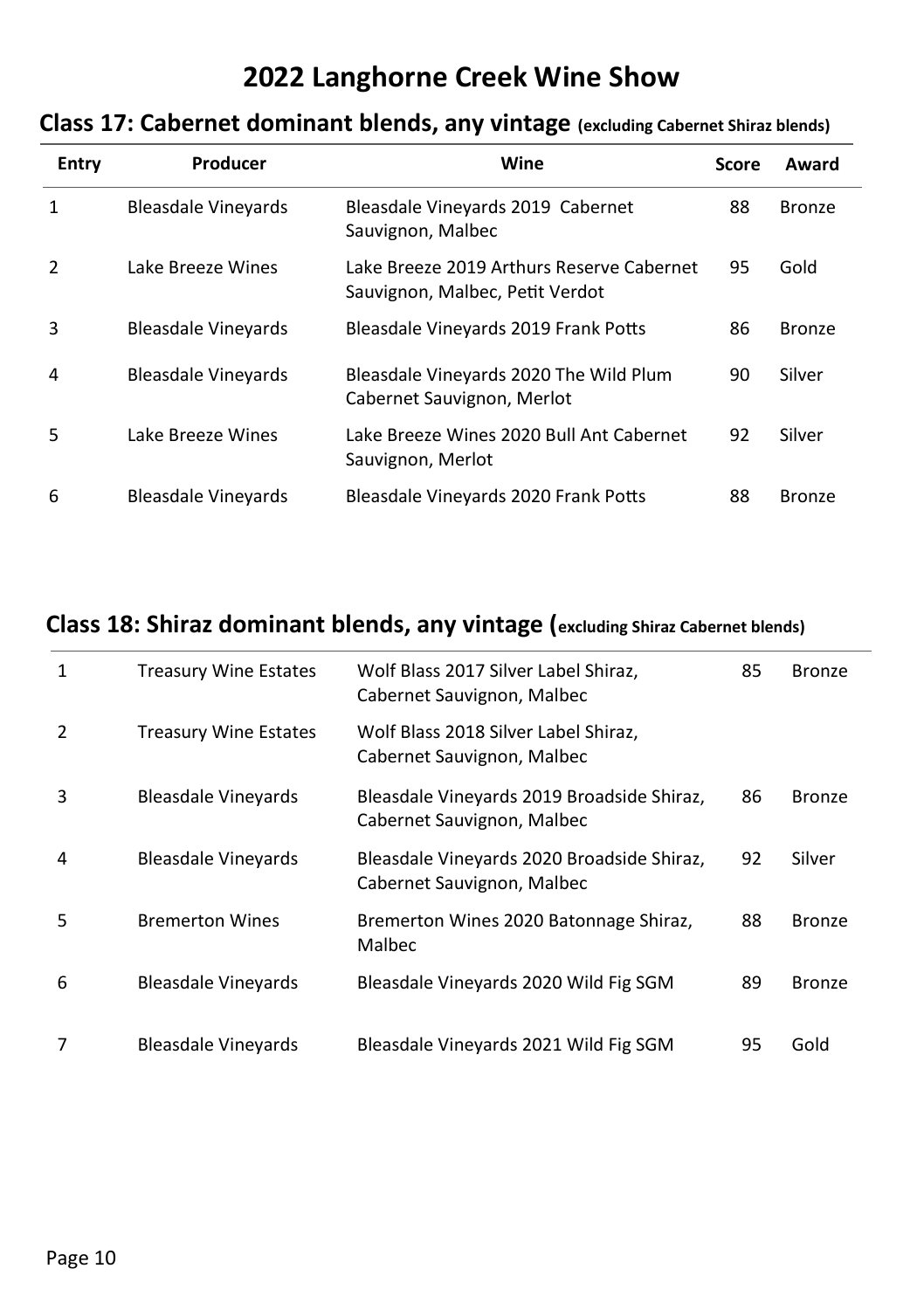### **Class 19 Blends of Shiraz and Cabernet, any vintage (minimum 85% Shiraz and Cabernet combined)**

| <b>Entry</b> | Producer                     | Wine                                                                                   | Score | Award         |
|--------------|------------------------------|----------------------------------------------------------------------------------------|-------|---------------|
| 1            | <b>Bremerton Wines</b>       | Bremerton Wines 2017 Best Of Vintage<br>Shiraz, Cabernet Sauvignon, Malbec             |       |               |
| 2            | <b>Treasury Wine Estates</b> | Wolf Blass 2018 Grey label Langhorne Creek<br>Cabernet Sauvignon, Shiraz               | 91    | Silver        |
| 3            | <b>Bremerton Wines</b>       | Bremerton Wines 2018 Best Of Vintage<br>Shiraz, Cabernet Sauvignon                     | 88    | <b>Bronze</b> |
| 4            | <b>Bleasdale Vineyards</b>   | Bleasdale Vineyards 2019 Wellington Road<br>Shiraz Cabernet Sauvignon                  | 87    | <b>Bronze</b> |
| 5            | Lake Breeze Wines            | Lake Breeze Wines 2019 Bernoota Shiraz,<br>Cabernet Sauvignon                          | 89    | <b>Bronze</b> |
| 6            | <b>Treasury Wine Estates</b> | Wolf Blass 2019 Grey Label Langhorne Creek<br>Shiraz, Cabernet Sauvignon               | 92    | Silver        |
| 7            | Saddlers Creek Wines         | Saddler's Creek Wines 2019 Bluegrass<br>Cabernet Sauvignon, Shiraz                     | 89    | <b>Bronze</b> |
| 8            | Project Wine                 | Angas & Bremer 2019 Shiraz, Cabernet<br>Sauvignon                                      |       |               |
| 9            | Lake Breeze Wines            | Lake Breeze Wines 2020 Bernoota Shiraz,<br>Cabernet Sauvignon                          | 95    | Gold          |
| 10           | <b>Saddlers Creek Wines</b>  | Bluegrass 2020 Cabernet Sauvignon, Shiraz                                              |       |               |
| 11           | <b>Treasury Wine Estates</b> | Wolf Blass 2020 Wolf Blass Grey Label<br>Langhorne Creek Shiraz, Cabernet<br>Sauvignon | 93    | Silver        |
| 12           | <b>Bleasdale Vineyards</b>   | Bleasdale Vineyards 2020 Wellington Road<br>Shiraz Cabernet Sauvignon                  | 90    | Silver        |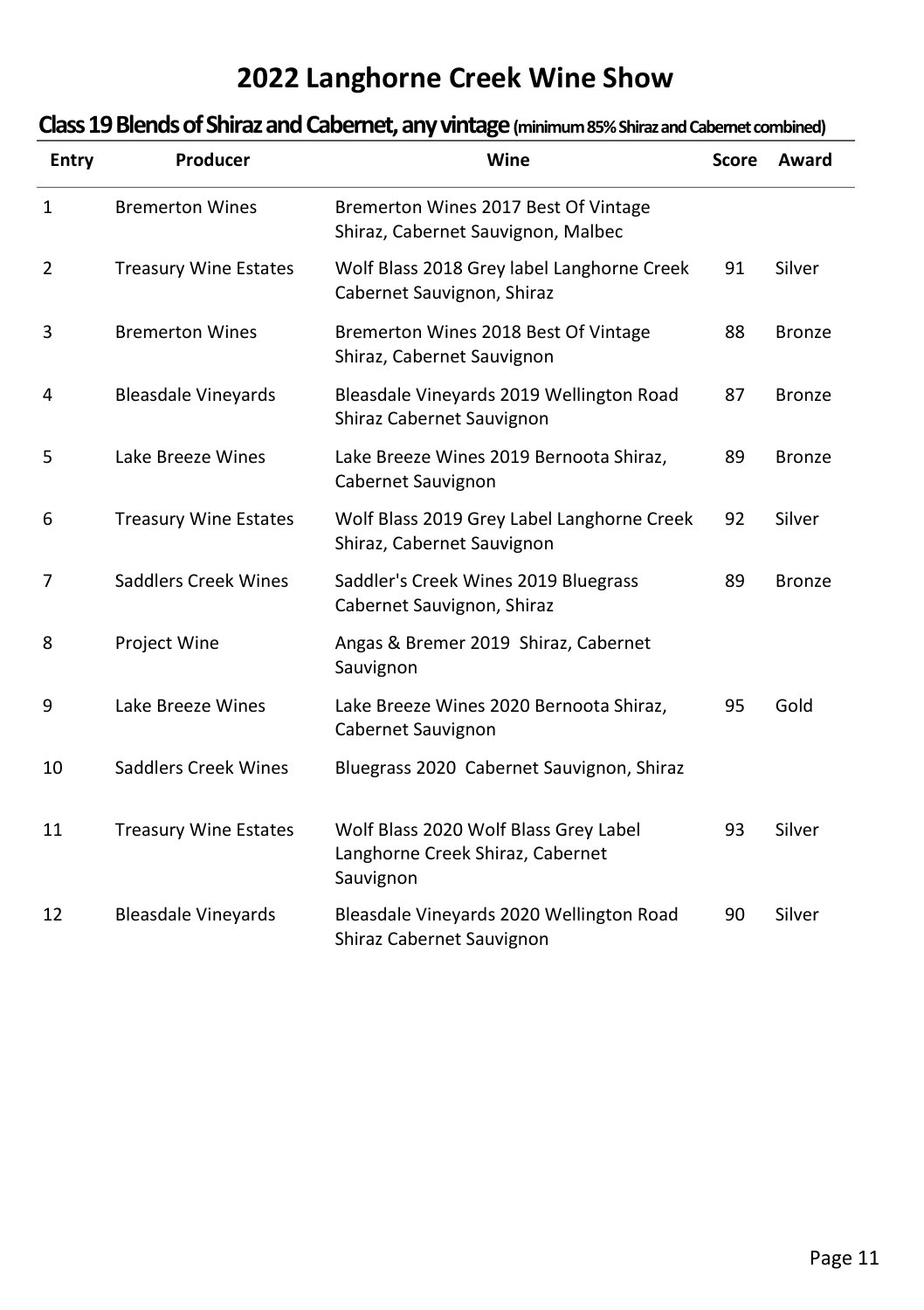# **Class 20: Blends, any vintage not covered in classes above**

| Entry        | Producer                   | Wine                                                                       | Score | Award  |
|--------------|----------------------------|----------------------------------------------------------------------------|-------|--------|
| $\mathbf{1}$ | <b>Bremerton Wines</b>     | Bremerton Wines 2019 Tamblyn Cabernet<br>Sauvignon, Shiraz, Malbec, Merlot | 85    | Bronze |
| 2            | <b>Bremerton Wines</b>     | Bremerton Wines 2020 Tamblyn Cabernet<br>Sauvignon, Shiraz, Malbec, Merlot | 90    | Silver |
| 3            | <b>Watkins Family Wine</b> | Watkins 2020 Pilot Meritage Quartet                                        |       |        |
| 4            | <b>Bleasdale Vineyards</b> | Bleasdale Vineyards 2020 Wellington Road<br>GSM Grenache, Shiraz, Mataro   | 90    | Silver |
| 5            | <b>Watkins Family Wine</b> | Watkins 2020 Pilot Symmetry G.S.M                                          |       |        |
| 6            | <b>Bleasdale Vinevards</b> | Bleasdale Vineyards 2021 Wellington Road<br><b>GSM</b>                     | 93    | Silver |

### **SECTION 3: MUSEUM AND FORTIFIED WINE**

### **Class 21 Museum red, 2016 or older**

| $\mathbf{1}$   | <b>Bleasdale Vineyards</b>   | Bleasdale Vineyards 2012 The Powder<br>Monkey Single Vineyard Shiraz                                   | 95 | Gold          |
|----------------|------------------------------|--------------------------------------------------------------------------------------------------------|----|---------------|
| $\overline{2}$ | Lake Breeze Wines            | Lake Breeze Wines 2013 Arthur's Reserve<br>Cabernet Sauvignon, Malbec, Petit Verdot                    | 95 | Top Gold      |
| 3              | <b>Bleasdale Vineyards</b>   | Bleasdale Vineyards 2013 Frank Potts                                                                   | 86 | <b>Bronze</b> |
| 4              | <b>Kimbolton Wines</b>       | Kimbolton 2014 The Rifleman Shiraz                                                                     | 85 | <b>Bronze</b> |
| 5              | Lake Breeze Wines            | Lake Breeze Wines 2014 Cabernet Sauvi-<br>gnon                                                         | 85 | <b>Bronze</b> |
| 6              | Kimbolton Wines              | Kimbolton The Rifleman 2014 Cabernet<br>Sauvignon                                                      | 90 | Silver        |
| 7              | <b>Bremerton Wines</b>       | Bremerton Wines 2016 Old Adam Shiraz                                                                   | 95 | Gold          |
| 8              | <b>Treasury Wine Estates</b> | W Salter and Son 2016 Pepperjack Porter-<br>house Graded Langhorne Creek Shiraz,<br>Cabernet Sauvignon | 88 | <b>Bronze</b> |
| 9              | <b>Bremerton Wines</b>       | Bremerton Wines 2016 Best Of Vintage<br>Shiraz, Cabernet Sauvignon                                     | 91 | Silver        |
| 10             | <b>Treasury Wine Estates</b> | Wolf Blass 2016 Grey Label Langhorne<br>Creek Shiraz, Cabernet Sauvignon                               | 86 | <b>Bronze</b> |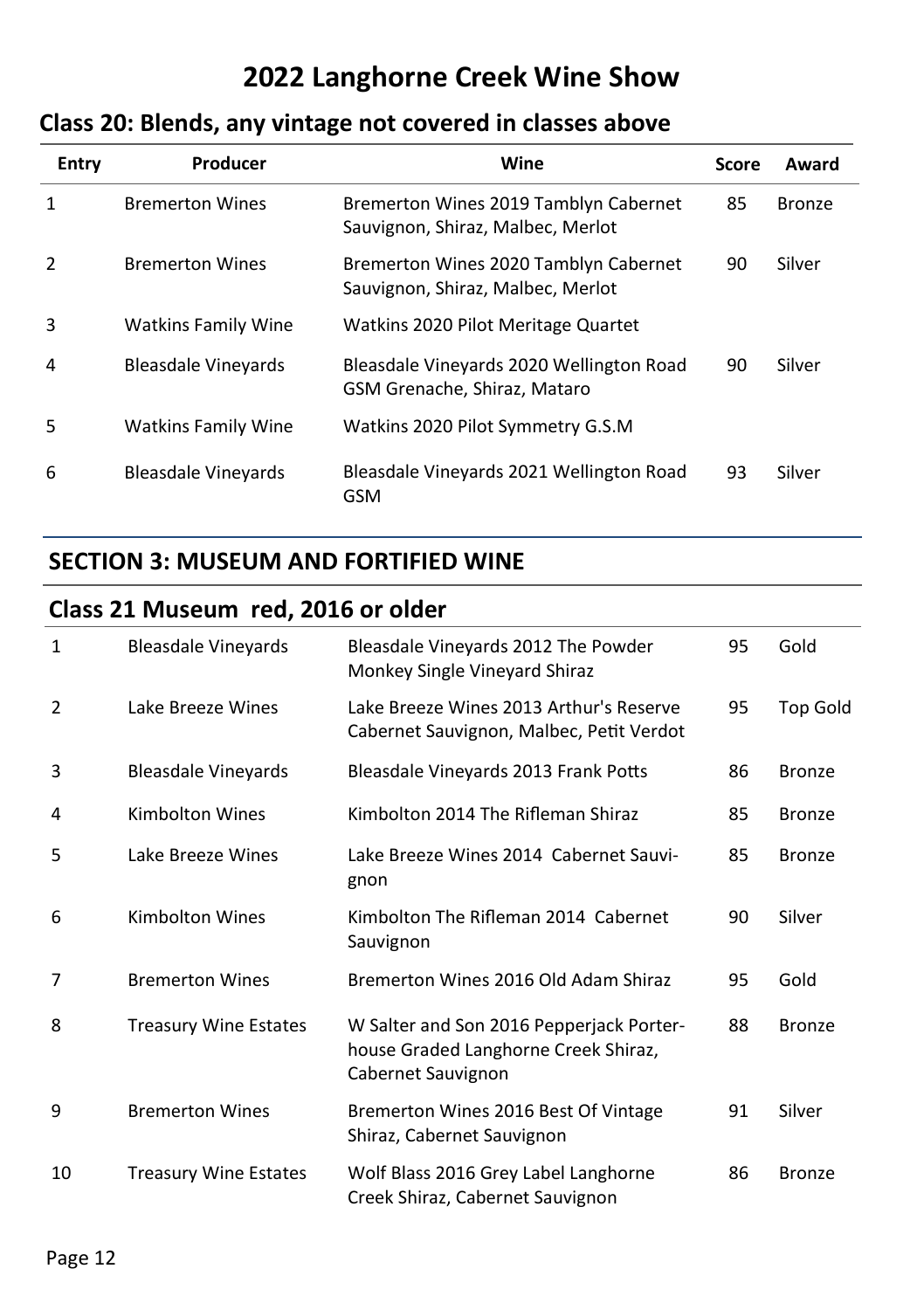#### **Class 22: Fortified wine, any style**

| <b>Entry</b>   | Producer                   | Wine                                                         | Score | Award         |
|----------------|----------------------------|--------------------------------------------------------------|-------|---------------|
| 1              | <b>Bremerton Wines</b>     | Bremerton Wines NV Mistelle Chardonnay                       | 88    | <b>Bronze</b> |
| $\overline{2}$ | <b>Bleasdale Vinevards</b> | Bleasdale Vineyards NV 16 Year Old Rare Verdelho             | 91    | Silver        |
| 3              | <b>Bremerton Wines</b>     | Bremerton Wines NV Ciel Verdelho                             | 95    | Gold          |
| 4              | <b>Bleasdale Vinevards</b> | Bleasdale Vineyards NV 18 Year Old Rare Tawny                | 89    | <b>Bronze</b> |
| 5              | Lake Breeze Wines          | Lake Breeze Wines NV Naughty Nanny 25 y.o Rare<br>Frontignac | 93    | Silver        |

# **SECTION 4: MULTI REGIONAL BLENDS (minimum of 30% Langhorne Creek**

#### **grapes)**

# **Class 23: White wine, Sparkling & Rose, any style or vintage**

| Saddler's Creek | Saddler's Creek Wines 2021 Alessandro Reserve | -90 | Silver |
|-----------------|-----------------------------------------------|-----|--------|
|                 | Chardonnay                                    |     |        |

### **Class 24: Cabernet Sauvignon, any vintage**

| Treasury Wine | Wolf Blass 2019 Gold Label Regional Reserve | 88 | <b>Bronze</b> |
|---------------|---------------------------------------------|----|---------------|
| Estates       | Cabernet Sauvignon                          |    |               |

#### **Class 25: Shiraz, any vintage**

| 1             |                  | Saddlers Creek Wines Saddler's Creek Wines 2017 Equus Shiraz | 85 | Bronze        |
|---------------|------------------|--------------------------------------------------------------|----|---------------|
| $\mathcal{L}$ | The Pawn Wine Co | El Desperado 2020 Shiraz                                     |    |               |
| 3             | RedHeads Wine    | Dan'Jango 2021 Shiraz                                        | 88 | <b>Bronze</b> |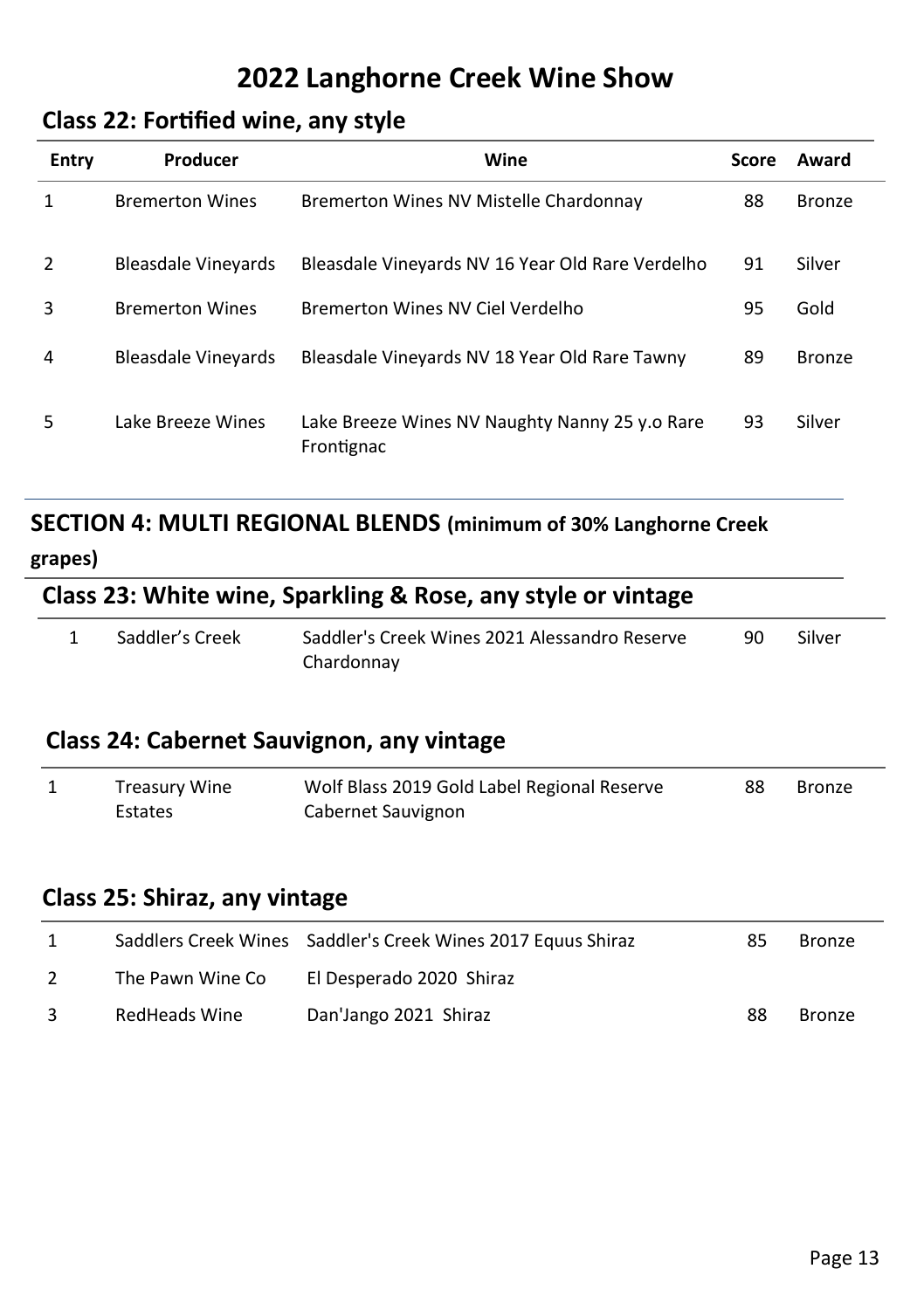| Entry        | Producer                     | Wine                                                                       | Score | Award         |
|--------------|------------------------------|----------------------------------------------------------------------------|-------|---------------|
| $\mathbf{1}$ | <b>Treasury Wine Estates</b> | Wolf Blass 2016 Black Label Cabernet<br>Sauvignon, Shiraz                  | 90    | Silver        |
| 2            | <b>Treasury Wine Estates</b> | W Salter and Son 2018 Pepperjack Premium<br>Cut Cabernet Sauvignon, Shiraz | 95    | Gold          |
| 3            | <b>Treasury Wine Estates</b> | W Salter and Son 2018 Pepperjack Certified<br>Shiraz, Cabernet Sauvignon   | 90    | Silver        |
| 4            | <b>Project Wine</b>          | Parson's Paddock 2019 Grenache Shiraz                                      | 87    | <b>Bronze</b> |
| 5            | <b>Treasury Wine Estates</b> | W Salter and Son 2019 Pepperjack Certified<br>Shiraz, Cabernet Sauvignon   | 87    | Bronze        |
| 6            | <b>Next Crop Wines</b>       | Next Crop Wines 2020 Fleurieu NC Red                                       |       |               |

# **Class 26: Red blends, any vintage**

# **Class 27: Other red varietal, any vintage**

| <b>Bremerton Wines</b>       | Bremerton Wines 2019 Special Release<br>Graciano | 90 | Silver |
|------------------------------|--------------------------------------------------|----|--------|
| <b>Treasury Wine Estates</b> | Wolf Blass 2021 Yellow Label Malbec              | 92 | Silver |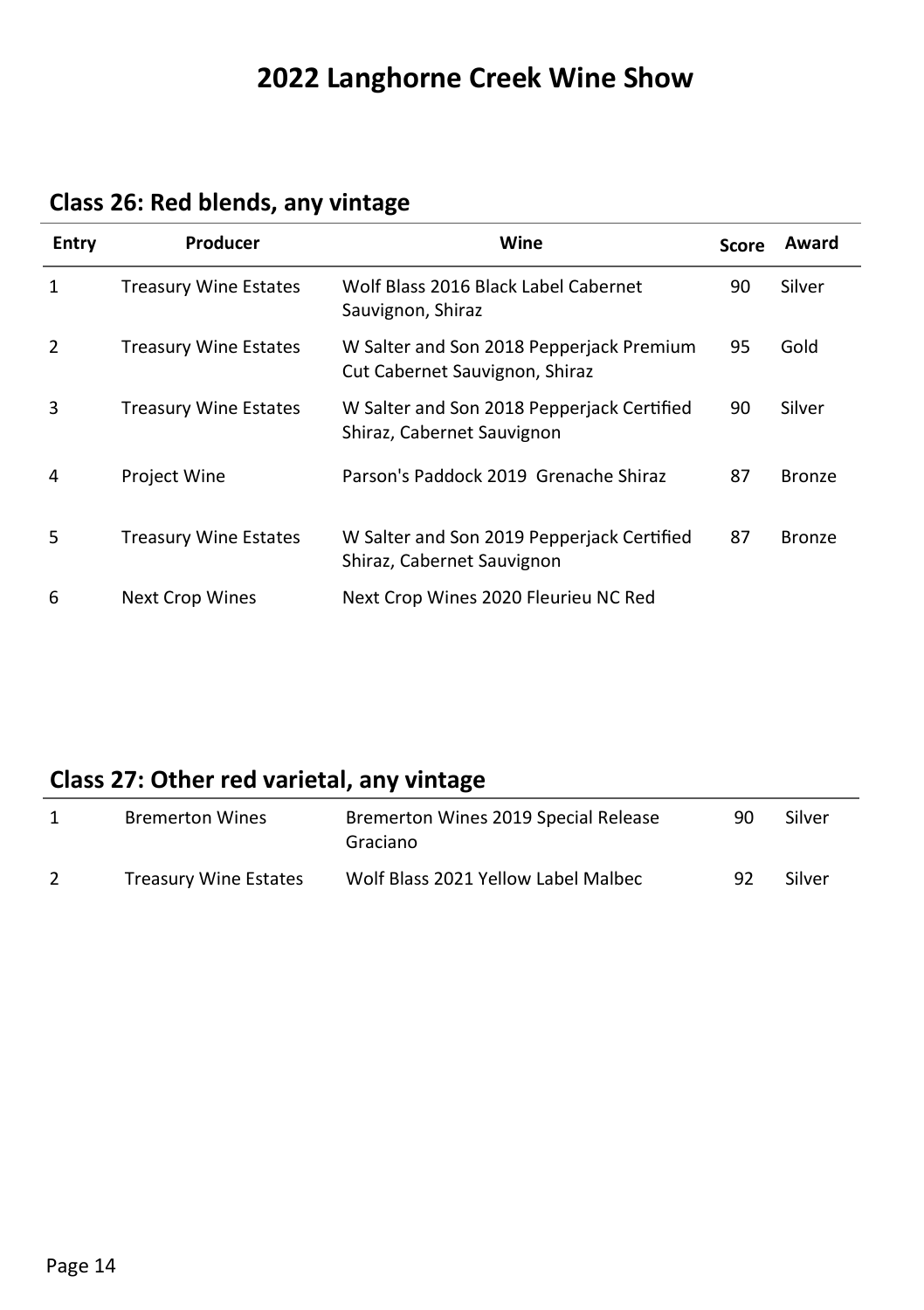**Notes**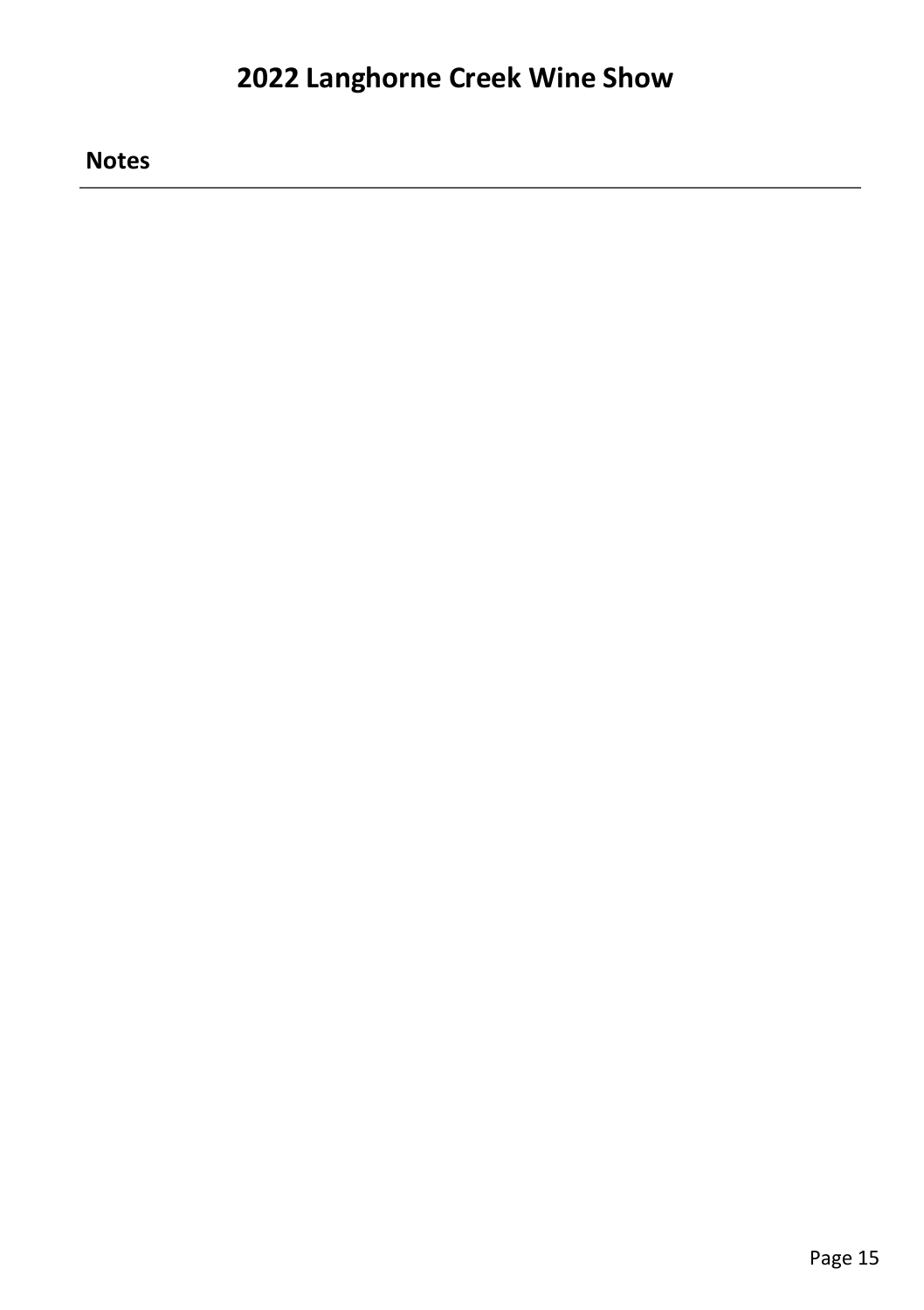#### **Meet Our Judges**

#### **Charlie Seppelt, Chair of Judges**

Charlie is a Senior Winemaker for the Randall Wine Group based in McLaren Vale completing his 33rd Vintage this year. Vintages across the globe including Bordeaux, Hunter Valley, Barossa Valley, Hawkes Bay, Napa Valley, Marlborough, Hermitage, Burgundy & McLaren Vale.

A 2013 Len Evans Scholar, AWAC panellist with 12 years judging experience including Clare Wine Show, Adelaide Hills Wine Show, Adelaide Review Hot 100, Adelaide Wine Show, Sydney Wine Show, The National Wine and Langhorne Creek Wine Shows. Together with wife Skye, they realised a long term dream of their own McLaren Vale based wine brand, Paralian Wines in 2018.

#### **Pablo Theodoros**

After over 10 years of working fine wine retail Pablo left for a venture in the Adelaide Hills, as the publican at the Stanley Bridge Tavern in 2016. A co-owner of Mothervine Wine Bar also, being involved in both businesses gives Pablo a great view of wines from all over the world. More recently he has taken over a role as the wine director of one of Australia's fastest growing hospitality groups.

A scholar of the prestigious Len Evans tutorial, he has previously judged at many regional wine shows around South Australia and Australia wide.

#### **Tony Love**

Tony Love is a South Australian based professional wine reviewer and writer for a range of print and online mastheads, including Wine Business Magazine and InDaily/ InReview. He has previously been a member of the Halliday Companion reviewing team and magazine stable, and has written for other mastheads such as Gourmet Traveller Wine, The Somm Journal (U.S.), and Winepilot.com. He also provides specialist consulting and content to regional, state and national authorities, wine enterprises, and a range of travel and lifestyle platforms. He has been a career journalist and editor in newspaper, magazine and the book industries Australia-wide, covering lifestyle content areas from outdoors adventure, arts and culture to focusing in the past 20 plus years on food and wine. He held roles for close to two decades as senior restaurant reviewer, Taste section editor, and wine writer at The Advertiser, as well as national wine industry editor and writer for NewsCorp's Australian daily mastheads until late 2018. He was named Legend of the Vine (SA;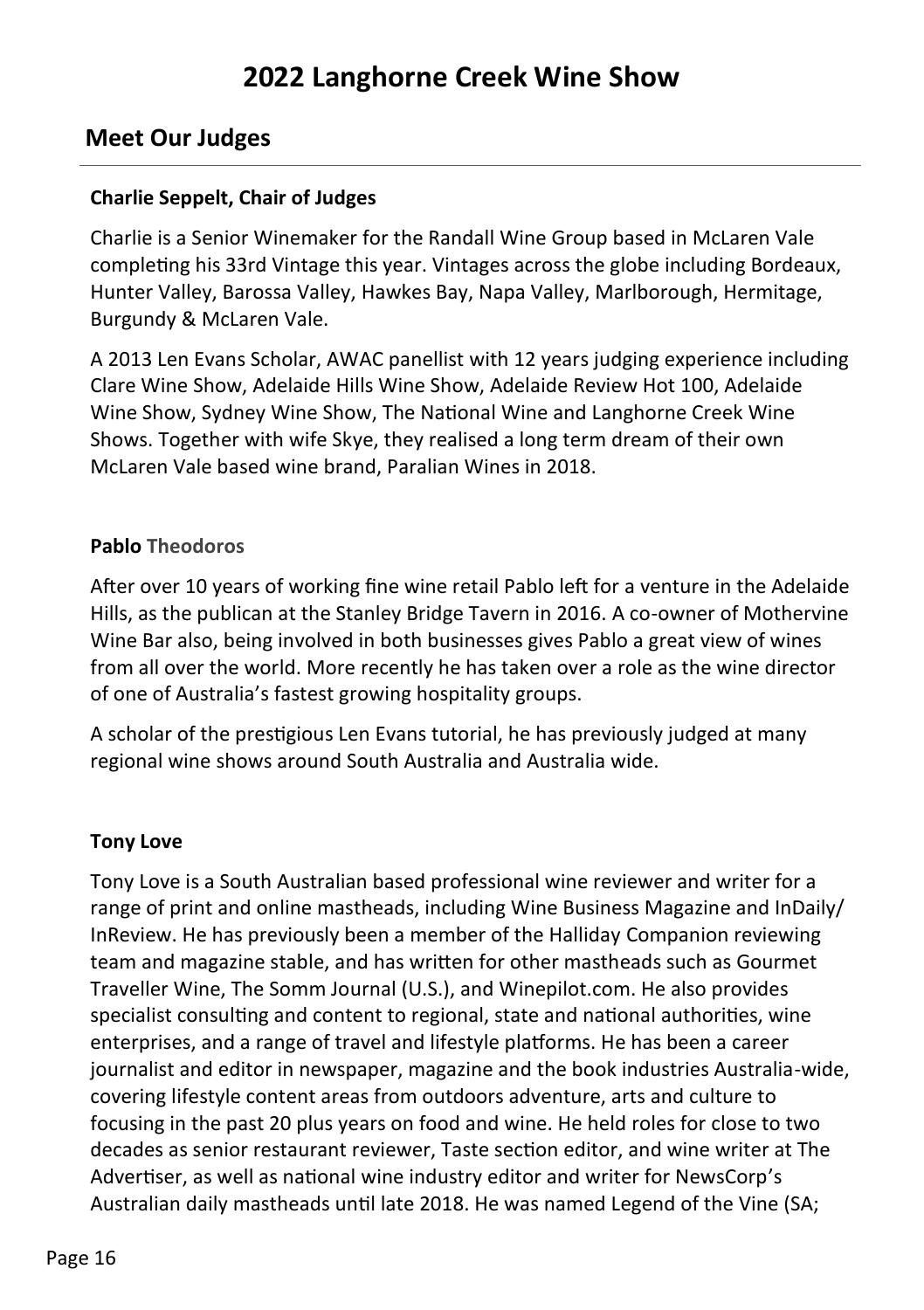#### **Meet Our Judges**

#### **Marie Clay**

With over 20 years of winemaking experience, Marie has worked with a range of wine styles and regions in Australia as well as international vintages in Tuscany and Burgundy. Most significantly she has worked at the Treasury Wine Estates Barossa winery as red winemaker for Wolf Blass for 13 years, which has included the crafting of the Grey Label Cab Shiraz from Langhorne Creek. Since late 2019 she has worked as the Senior White and Sparkling Winemaker for the winery with a focus on Leo Buring Rieslings.

Her first taste of wine show judging was in 2004 which fuelled a passion she's consistently upheld since. She is honoured to judge regularly at the AWAC and was a scholar of the Len Evans tutorial in 2015.

#### **Sid Pachare, Associate Judge**

Sid works as an Assistant Winemaker at Watkins Family Wine located in the Adelaide Hills where he works with fruit grown in Langhorne Creek and the Adelaide Hills. He also has his own label called Rāga Wines.

He completed his Bachelor of Viticulture and Oenology in 2012 at University of Adelaide with honours and has experience working in most of the wine regions across South Australia.

He has also worked as a sommelier and continues to work as a wine educator at the South Australian Wine Industry Association (SAWIA).

Sid has judged for Wine magazines and Amateur Wine competitions and has stewarded wine shows across South Australia.

#### **Jackson Janz, Associate Judge**

Jackson is a winemaker at Project Wine, Langhorne Creek. His role is to act as a conduit between the customer and the Project Wine cellar team to facilitate the production of their wines, from crush to bottle ready.

Jackson aspires to one day be the proprietor of a vineyard estate producing world class wines. His goal is to be an effective and inspiring leader in the workplace and community by helping others to realise their full potential and achieve their best in their business and/or community.